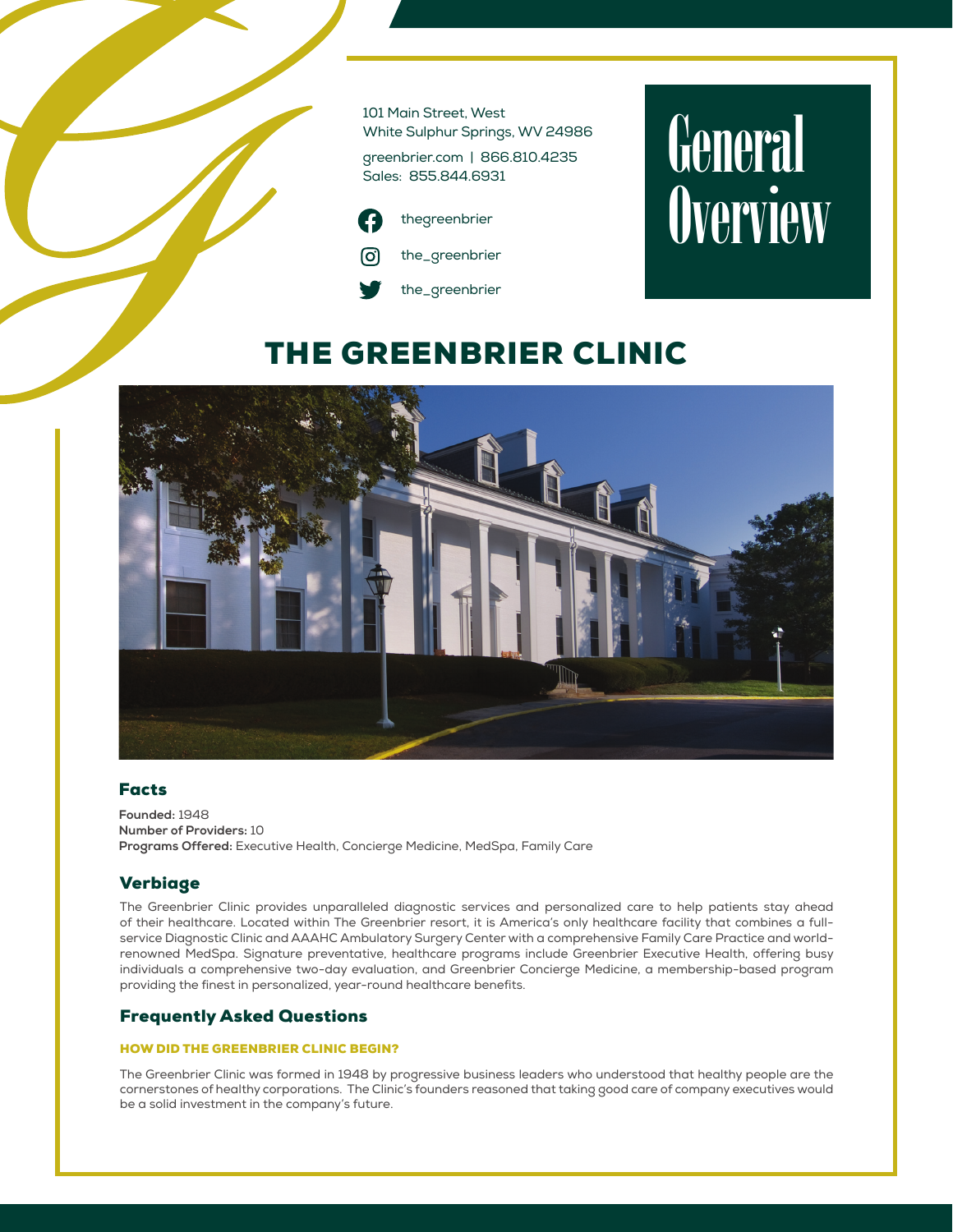# Frequently Asked Questions, Continued

#### WHAT IS THE GREENBRIER CLINIC?

Thousands of people worldwide come to The Greenbrier Clinic for state-of-the-art healthcare every year. For most, the primary goal is to prevent and address health issues. A wide range of all-inclusive medical services is provided by a caring staff ready to walk each patient through every step of the healthcare process. Services, such as laboratory testing, state-of-the-art imaging scans and gastroenterology are all conveniently provided under one roof. The Greenbrier Clinic emphasizes the importance of preventative medicine and offers lifestyle management consultations including fitness and nutrition evaluations. Above all, The Greenbrier Clinic delivers the highest quality diagnostic health care. State-ofthe-art diagnostic equipment assures maximum comfort and safety for our patients, as well as, accurate, early detection of medical problems. A personal relationship between doctors and patients is encouraged, which fosters trust and enhances patients' understanding of their health.

#### WHO ARE THE HEALTH CARE PROVIDERS?

The Greenbrier Clinic's professional staff includes a group of board-certified family medicine/internal medicine specialists, subspecialists, a board-certified cardiologist, two board-certified gastroenterologists and a group of specialty radiologists. The Greenbrier Clinic employs approximately 80 caring team members, including a board-certified nutritionist and a certified strength and conditioning specialist. The highly distinguished staff of physicians features individuals who hold university faculty positions and who return to clinic teaching at periodic intervals. All physicians are required to attend postgraduate conferences and courses as part of their continuing medical education.

## WHAT MAKES THE GREENBRIER CLINIC UNIQUE?

The Greenbrier Clinic is known for fostering a personal relationship between physician and patient. The physician approaches each patient as a whole person, not a package of parts. There is time for discussion and questions – time for the physician to gather the patient's social, family and medical history. The physician/patient relationship is important not only for the patient's peace of mind, but because it can help the physician in early diagnosis of stress produced illness and hereditary proclivity to certain diseases. The physicians at the Greenbrier Clinic are available to patients not only during the Clinic visit, but afterward. If a diagnostic question arises, any physician can call upon his colleagues without delay. That means that The Greenbrier Clinic can accomplish in two days what commonly takes up to a week or more at other diagnostic centers. Visitors to the Clinic have ample time to enjoy the resort's attractions– among them several championship golf courses and tennis facilities, the Greenbrier Spa, and the renowned Greenbrier cuisine.

#### WHERE IS THE GREENBRIER CLINIC LOCATED?

The Greenbrier Clinic is located on The Greenbrier resort property in the West Virginia Wing of The Greenbrier.

#### WHAT IS EXECUTIVE HEALTH?

Companies and executives understand that investing in one's health produces a high return on investment. Greenbrier Executive Health accomplishes in two-days what commonly takes weeks in a conventional setting as all physician visits and diagnostic services are completed under one roof allowing patients to stay ahead of their time. Our mission is to provide busy individuals with an efficient way to receive a confidential, comprehensive, whole body assessment with a focus on preventative medicine in a relaxing, resort atmosphere. The focus on prevention facilitates early detection of disease.

#### WHAT IS CONCIERGE MEDICINE?

The Greenbrier Clinic took a vow long ago to provide each and every patient with the best in preventative care and personalized medicine. This commitment continues today with Greenbrier Concierge Medicine, a voluntary membershipbased program designed to further advance the personal relationship between physicians and patients. The concept of concierge care focuses on longevity, wellness and preventative measures while giving patients accelerated, high quality healthcare. The program includes a dedicated primary care physician, unlimited office visits, 24/7 access to dedicated on-call physician and additional benefits designed to enhance the primary care experience. Patients pay out-of-pocket for an annual membership fee. Other services deemed medically necessary are billed to insurance.

#### WHAT IS THE AMBULATORY SURGERY CENTER?

The Greenbrier Clinic performs outpatient gastroenterology in our convenient AAAHC Ambulatory Surgery Center (ASC). All of the services are performed in our intimate environment that is less stressful than what many hospitals can offer. The Greenbrier Clinic's ASC offers cost-effective gastroenterology procedures by one of two Board Certified Gastroenterologists. The services include screening colonoscopies and upper endoscopies. Procedures are completed in one of two fully-equipped operating rooms and recovery is completed in a four-bay suite under the care of highly-skilled caring registered nurses.